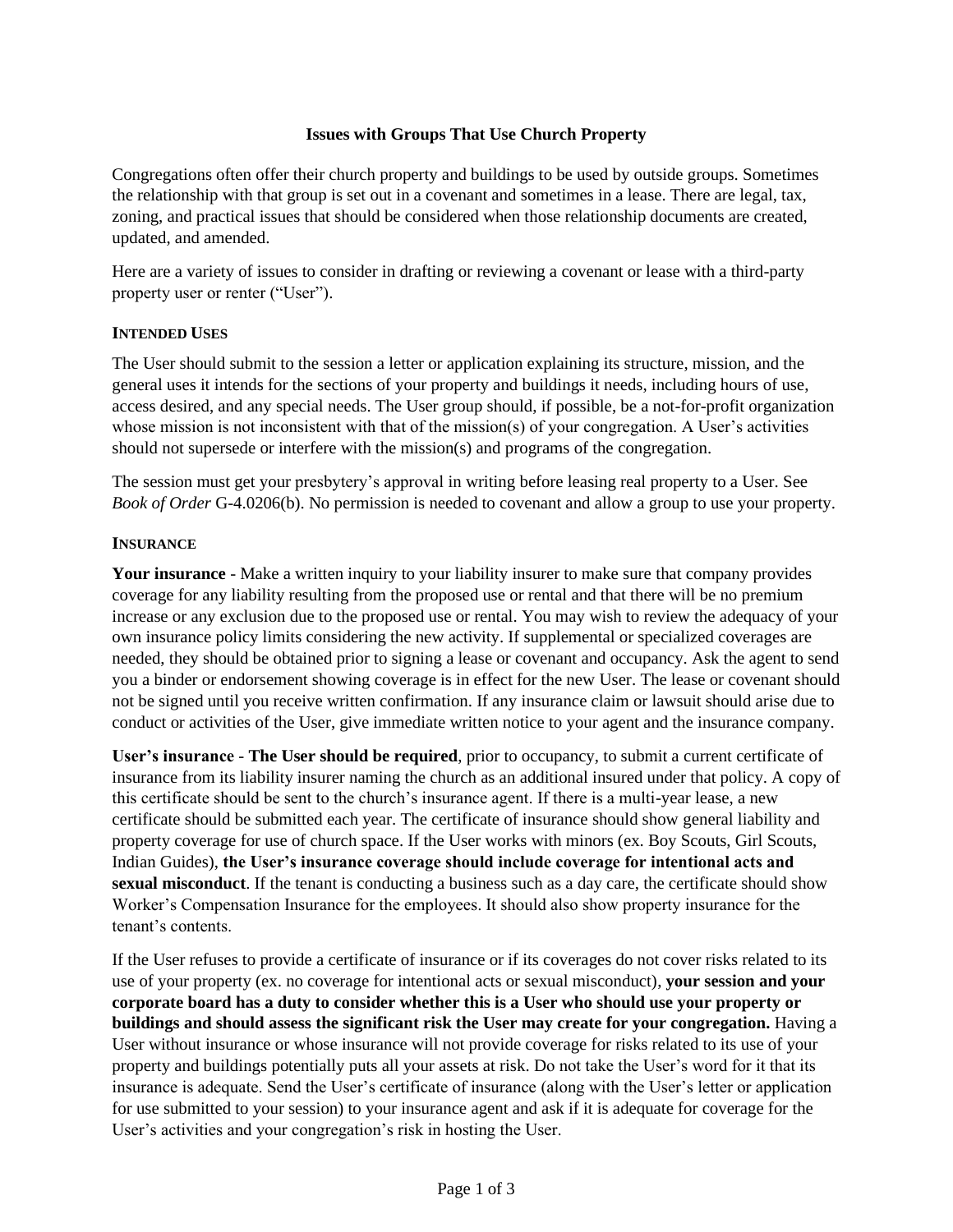# **LEASE OR COVENANT**

A rent-paying tenant should sign a lease spelling out the rights and liabilities of the parties. A User not paying rent should sign some sort of agreement, such as a covenant, setting out rights and liabilities of the parties. It is preferable that you and your lawyer prepare the lease. However, if the proposed User provides you with a lease or agreement, make sure you review it carefully, preferably with your legal advisor. Make sure you understand the liabilities you may be undertaking by signing the User's document and allowing it to use your space. Send the draft to your insurer so it is aware of the agreement and can comment on the adequacy of the User's insurance before a lease is signed.

As part of that lease/covenant ("Agreement"), there should be an indemnification and a hold harmless agreement in favor of the congregation and your church corporation. The church should carefully draft the Agreement in conjunction with its legal counsel so that the church requirements and needs become lease obligations of the User. In addition, it would be wise to state in the Agreement that the User and their guests/invitees **must** follow and comply with **all policies** of the congregation, including building use policies and sexual misconduct and child and youth protection policies. Those policies should be named in the Agreement and attached as exhibits so that you can show you provided copies to the User. It is also recommended to include terms in the Agreement regarding the User's ability (or not) to sub-lease the property.

The term of an Agreement should be short enough (ex. 1 year) to allow periodic evaluation of the rental amount, conduct of the User, and other conditions of the relationship. There should also be provision for cancellation/termination of the Agreement, a list of grounds for cancellation/termination (ex. failure to comply with church policy, failure to timely pay rent), and notifications of intent to terminate the lease (ex. 30-day notice of termination). The Agreement should also describe the procedures Users must follow when vacating the property, including cleaning the premises, removing all of User's property, and restoring the premises to their original condition.

After the Agreement is executed, the church must monitor and enforce it. You must be prepared to act appropriately if the User violates the Agreement. It is unpleasant to evict a User but that is one of the negatives you should consider. Should problems arise with improper use, breaches of security, nonpayment of rent or other conflicts, it is always best to address them promptly. Written notice on the points of dispute and on the needed resolution of those points should be forwarded to the User so that all parties understand the relevant concerns and are aware of the consequences for failure to rectify them.

#### **RENT AND USE**

The Agreement should obligate the tenant to pay for any damage or disrepair its uses cause to your property and/or its contents. The Agreement should be as simple and clear as possible. The church should make best efforts to determine the appropriate security deposit and rent for the uses of the property if there is a lease. Issues such as increased utility bills, maintenance costs, and other new expenses such as possible property taxes, should be considered when setting the rent or terms of a lease. Language stating that the User accepts the rented property "as is" (except as otherwise expressed in the Agreement) is also recommended.

The lease should spell out specifically the space covered by the lease and the uses that are permitted and the time the occupancy is allowed. The tenant should not be allowed to make changes in the building or improvements without the prior written consent of the church. Special zoning, safety, and licensing requirements may involve additional costs. The lease should cover the duty of the tenant to comply with zoning, make safety inspections, and obtain licenses and permits. The party required to pay for any improvements to the building should be spelled out in the lease. There should be a clear statement that such improvements become property of the church.